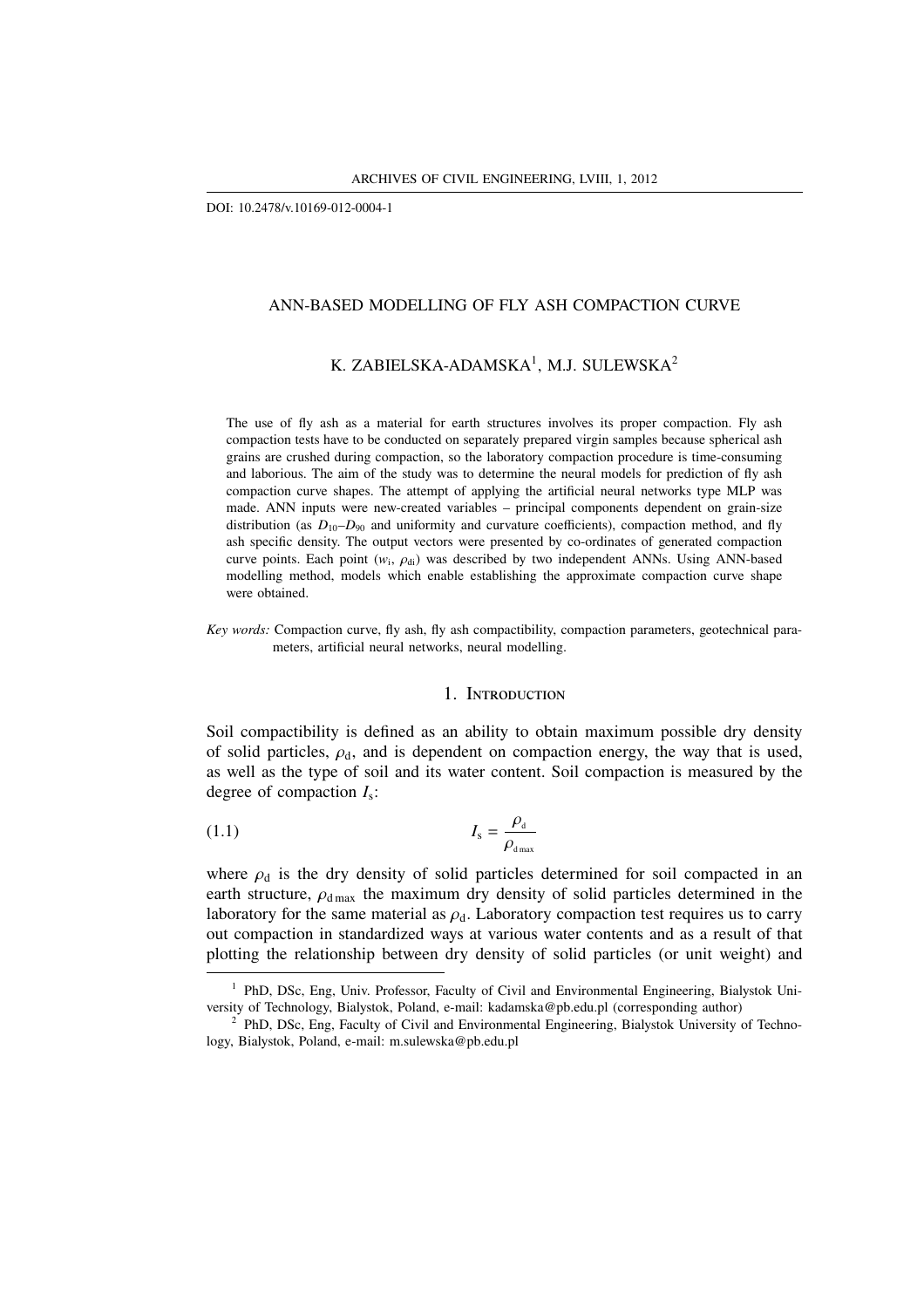water content. The moisture content at which compacted soil reaches the maximum dry density of solid particles is called optimum water content, *w*opt. Compaction curves  $\rho_d(w)$ , which are obtained at various values of compaction energy, run asymptotically to the line of maximum compaction, called the zero air voids line, calculated assuming that soil pores are completely filled with water, as well as the line of saturation degree  $S_r = 1$ , which determines the degree of saturation when the soil sample is completely saturated.

The use of fly ash as a material for earth structures involves its proper compaction. Compaction is the most common method of the mechanical improvement of soil condition. It increases soil density, improves its strength and penetration resistance, as well as decreases compressibility and permeability. In engineering practice materials built-in road subgrade and embankment have their own specifications, which are dependent on type of earth structure and soil plasticity characteristics. Construction of mineral sealing layers usually requires cohesive soil compaction to obtain 90 or 95% of maximum compaction, relating to the Standard or Modified Proctor methods. Concern should be taken not to use degree of compaction,  $I_s$ , as the only parameter to assess compaction of material in a sealing layer or road structure. The permeability and mechanical properties of compacted cohesive soils are dependent on water content during compaction, as are properties of fly ash. Consequently, different values of geotechnical parameters are obtained for water content, *w*, on either side of the optimum water content,  $w_{opt}$ , on the compaction curve, for the same dry densities,  $\rho_d$ . This applies to both cohesive soil and fly ash [1]. It explains, not only a great importance of compaction parameters, but also compaction curve shape, so establishing fly ash compaction curves as density–water content relationships is very important. Additionally, fly ash compaction tests have to be conducted on separately prepared virgin samples – each point of fly ash compaction curve  $(w, \rho_d)$  should be compacted once only in a Proctor's mould. Fly ash samples compacted many times can not be considered as representative – values for maximum dry density of solid particles increase with number of repeated compaction at decreasing optimum water contents, in comparison with samples compacted only once under the same conditions. Spherical ash grains, crushed during compaction, can be stuffed with smaller grains, which improve their packing [2]. This phenomenon motivates a necessity of determination of fly ash compaction curve on virgin samples, so the procedure is time-consuming and laborious.

The paper aim is to analyse the influence of fly ash grain-size distribution (representing by the effective sizes and curvature coefficients) and specific density on its compaction parameter values, and to determine the relationship between physical parameters of tested fly ash and its compaction curve shapes. The attempt of using the artificial neural networks type Multi-Layer Perceptron (MLP) for fly ash compaction curve points was made. Results enable us to predict the shape of the tested fly ash compaction curve. Consequently, on the basis of size-grain distribution and specific density of fly ash the compaction curve shape can be modeled.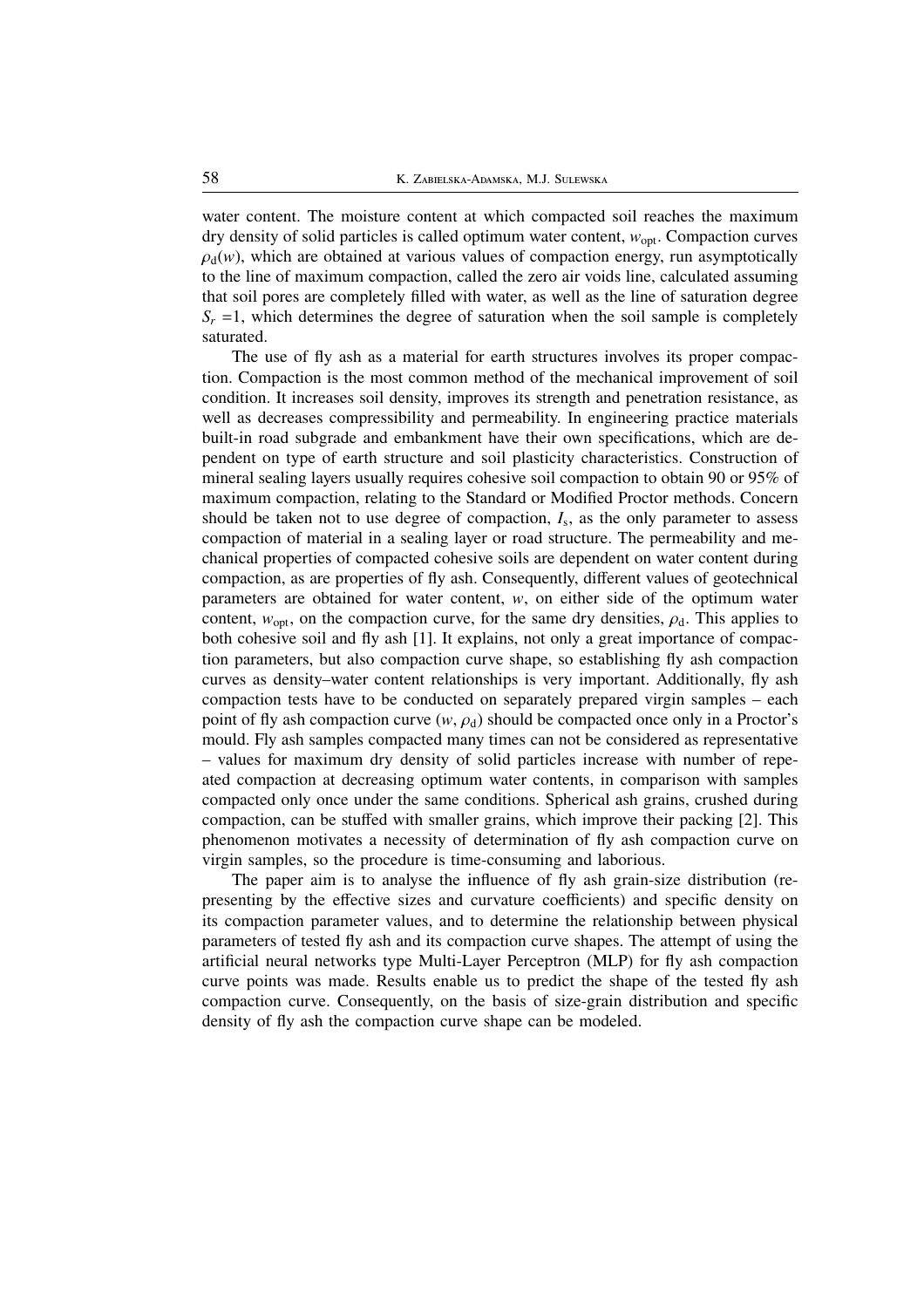# 2. TESTED FLY ASH PARAMETERS

Tests were performed on a fly ash and bottom ash mixture from a dry storage yard, which are referred to as *fly ash* because there is only a vestige of bottom ash in the mix. Fly ash is a by-product of hard coal combustion at the Bialystok Thermal-Electric Power Station. The scheme of carried out laboratory tests, which results are taken into analysis, is shown in Fig. 1.



Fig. 1. Scheme of tests carried out on fly ash samples. Rys. 1. Schemat badań przeprowadzonych na próbkach popiołu lotnego

The grain-size distribution of the tested Class F fly ash (according to ASTM C618) in most cases corresponds to sandy silt, except same cases of silty sand. On the whole, according to the criterion that mineral soils are estimated by their uniformity,  $C_U$ , and curvature,  $C_C$ , coefficients the tested fly ash qualifies as a material that responds poorly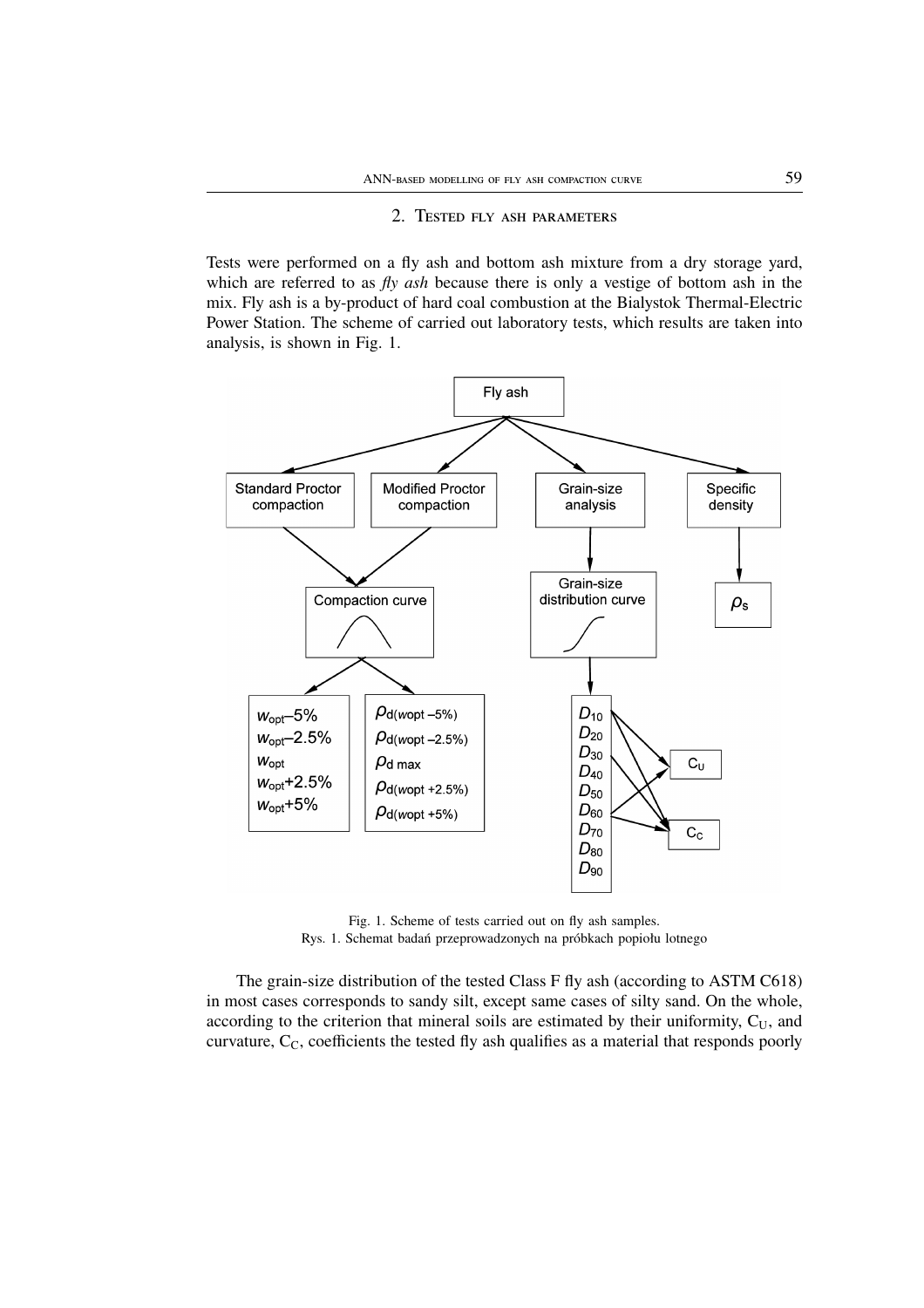to compaction [3]. Table 1 presents ranges of fly ash specific density and graining values.

**Table 1**

| Parameter      | Unit     | Range           |
|----------------|----------|-----------------|
| $\rho_{\rm s}$ | $Mg/m^3$ | $2.08 - 2.29$   |
| $D_{10}$       | mm       | $0.009 - 0.025$ |
| $D_{20}$       | mm       | $0.013 - 0.045$ |
| $D_{30}$       | mm       | $0.015 - 0.060$ |
| $D_{40}$       | mm       | $0.018 - 0.550$ |
| $D_{50}$       | mm       | $0.022 - 0.500$ |
| $D_{60}$       | mm       | $0.028 - 0.117$ |
| $D_{70}$       | mm       | $0.040 - 0.156$ |
| $D_{80}$       | mm       | $0.065 - 0.204$ |
| $D_{90}$       | mm       | $0.105 - 0.500$ |
| $C_{\rm U}$    |          | $2.00 - 6.11$   |
| $C_{\rm C}$    |          | $0.80 - 1.73$   |

Tested fly ash parameters. Parametry badanego popiołu lotnego



Fig. 2. The compaction curves from laboratory tests. Rys. 2. Krzywe zagęszczalności z badań laboratoryjnych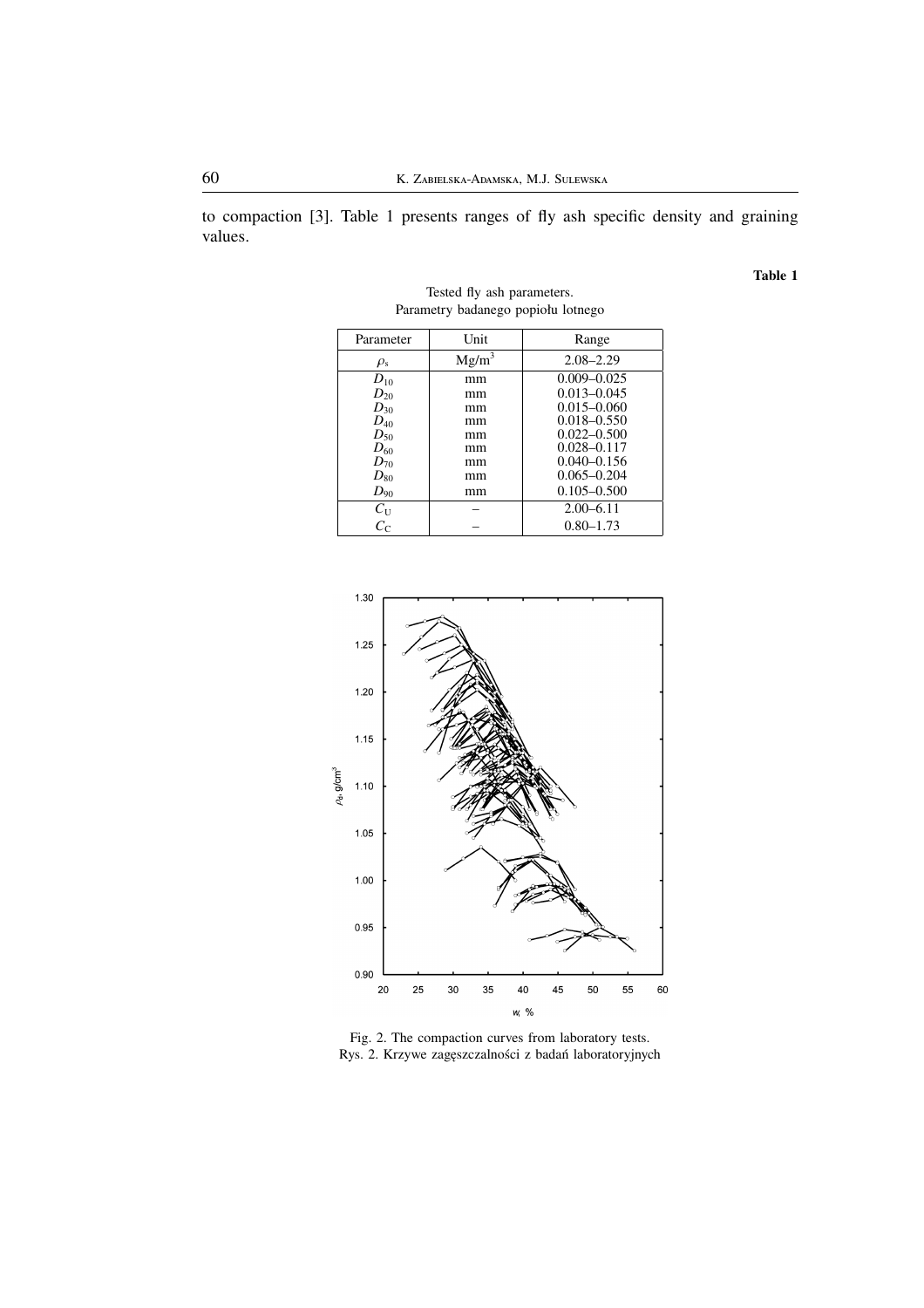Compaction tests were carried out by means of the Standard and Modified Proctor methods. During the tests, fly ash samples were compacted once only in a Proctor's mould – each point of compaction curve  $(w, \rho_d)$  was determined for separately prepared virgin sample [2]. Samples were moisturized so as to produce an increase in water content of each subsequent specimen of about 2% and were then stored for 24 h in closed tins. Fragmentary curves were taken into consideration for water contents ranging over  $w_{\text{opt}} \pm 5\%$  that are shown in Fig. 2.

# 3. ANNs IN SOIL COMPACTION

There is no many examples of neural-biased modelling of the soil compaction curve shape or even compaction parameters,  $w_{opt}$  and  $\rho_{dmax}$ , in literature.

One of the first attempt of applying ANNs to prediction values of  $w_{\text{opt}}$  and  $\rho_{\text{dmax}}$ (as two outputs) for the synthetic and natural cohesive soils was made by Najjar et al. [4] on the basis of graining (soil composition percentages), specific density, as well as consistency parameters: liquid and plastic limits. Fineness modulus, uniformity coefficient and effective sizes,  $D_{50}$  and  $D_{10}$ , were recognized as less significant. It should be stated that calculations were based on data available in the literature and only compaction parameters,  $w_{opt}$  and  $\rho_{dmax}$ , were complemented in laboratory due to the limited data available, so computation results could be less accurate.

Similar research was presented in [5, 6]. The first analysis of Sinha and Wang [5] was performed for five input variables: specific density, fineness modulus, effective size,  $D_{10}$ , plastic and liquid limits, and the only one output – maximum dry density of solid particles. The second one [5] was carried out for three inputs: fineness modulus, coefficient of uniformity and plastic limit for optimum water content prediction. Next, the combined model was considered, where both compaction parameters,  $w_{\text{opt}}$  and  $\rho_{\text{dmax}}$ , were predicted together with coefficient of permeability. All three models could become an efficient tool useful in earth works. In Günaydın's analysis [6], including five different models, the number of inputs changed from seven to two was employed. The inputs were: contents of particular soil fraction (fine-grained, sand, gravel), specific density, liquid and plastic limits and soil type (the soil name). Compaction parameters,  $w<sub>opt</sub>$  and  $\rho<sub>dmax</sub>$ , were both applied as outputs. All of the models were discussed in detail.

The compaction parameters,  $w_{opt}$  and  $\rho_{dmax}$ , or minimum and maximum dry densities determined by vibration of dry soil,  $\rho_{\text{dmin}}$  and  $\rho_{\text{dmax}}$ , were found for non-cohesive soils in dependence on soil graining (coefficient of uniformity and effective sizes: *D*10–*D*90) by Sulewska [7, 8, 9]. Principal Component Analysis was also used to decrease the ANN size through input data compression. As outputs were applied:  $w_{\text{out}}$ ,  $\rho_{\text{dmax}}$ , and determined by vibration:  $\rho_{\text{dmax}}$  and  $\rho_{\text{dmin}}$ , separately or in combination.

In all the mentioned cases only one dynamic compaction method was considered – the Standard Proctor test.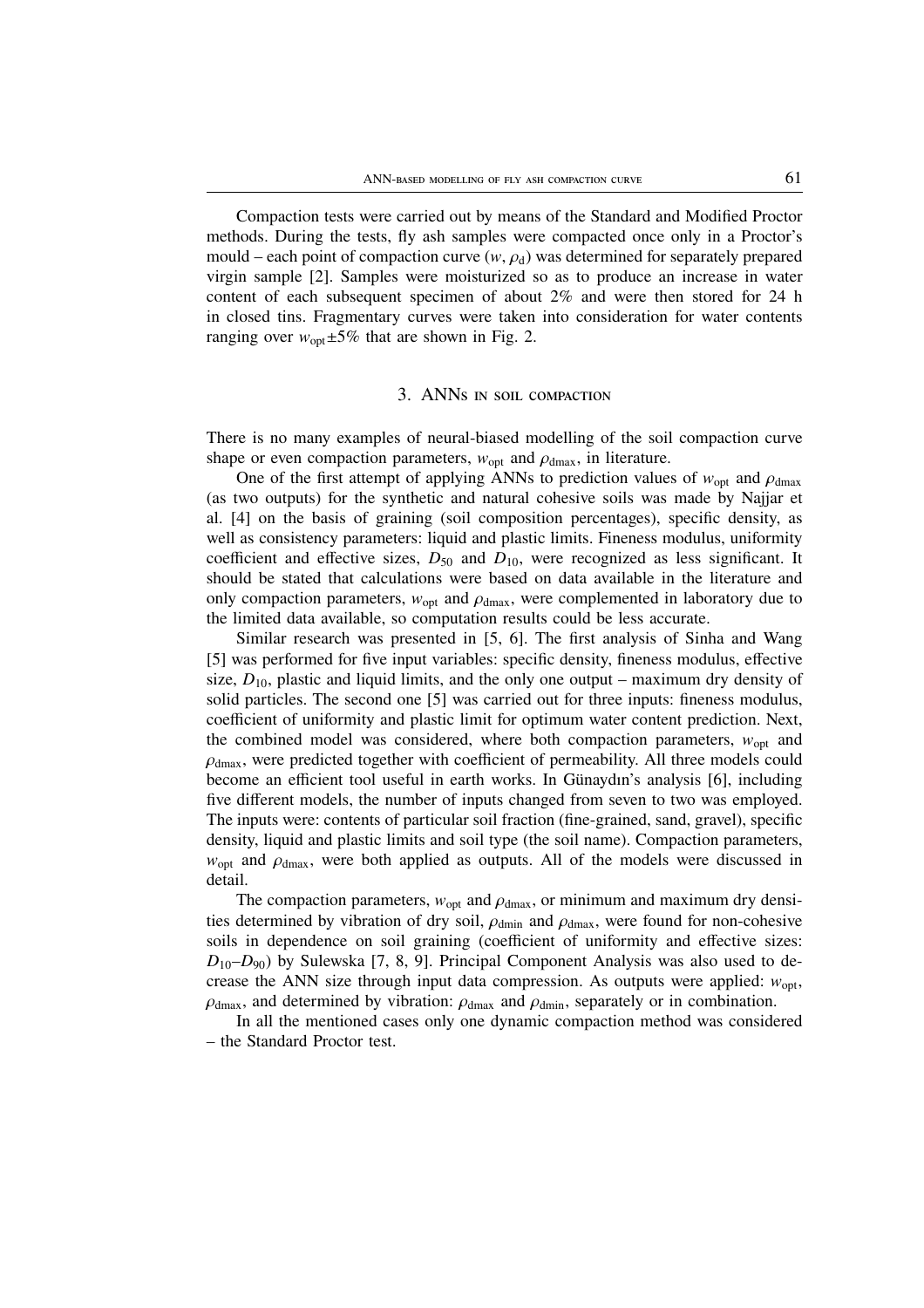The shape of compaction curve was only predicted by Basheer [10] for cohesive soils, depending on soil graining (fines content, clay content), specific density, consistency parameters: liquid and plastic limits, and compaction energy (reduced, the Standard and Modified Proctor energy). The research was developed for determining compaction curves in two stages: optimum water content from one model and dry density of solid particles from another. The density models were found to be significantly more accurate, so actual values of  $w_{\text{opt}}$  were used in curve simulations.

Authors made an attempt of applying the ANNs for fly ash compaction curve shape for standard and modified compaction methods, which was described briefly in [11].

# 4. ANN-BASED MODELLING TECHNIQUE

Analysed data set of a total of 71 compaction curves (P=71 cases) was described by means of 22 variables (Fig. 1):

- compaction method (standard or modified);
- co-ordinates of points on compaction curves  $(w_i, \rho_{di})$  where  $w_i$  is:  $w_{opt}$ -5%, *w*<sub>opt</sub>−2.5%, *w*<sub>opt</sub>, *w*<sub>opt</sub>+2.5%, *w*<sub>opt</sub>+5%, and *ρ*<sub>di</sub> is: *ρ*<sub>d(*w*opt−5%)</sub>, *ρ*<sub>d(*w*opt−2.5%)</sub>, *ρ*<sub>dmax</sub>,  $\rho_{d(wopt+2.5\%)}$ ,  $\rho_{d(wopt+5\%)}$ ;
- specific density,  $\rho_s$ ;
- grain-size distribution described by effective sizes:  $D_{10}$ ,  $D_{20}$ ,  $D_{30}$ ,  $D_{40}$ ,  $D_{50}$ ,  $D_{60}$ ,  $D_{70}$ ,  $D_{80}$ ,  $D_{90}$  and uniformity and curvature coefficients,  $C_U$  and  $C_C$ .

In order to perform the data set compression to reduce the size of the network with a large number of parameters Principal Component Analysis (PCA) was used [12, 13]. PCA reduces the dimensionality of the data set, while retaining a variance by mapping the co-ordinate system described by actual variables to a new lower dimensional co-ordinate system specified by principal components. PCA lies in the fact of redistribution of variance over new-created variables that can explain, when all the principal components are considered, 100% of the total variance. Each new-created variable (the principal component, PC) is a linear combination of the actual variables. Contribution of the particular variables to element of PC is determined by loadings of each original variable on the appropriate PC. In the paper the PCs are a result of original set of 13 data: compaction method,  $\rho_s$ ,  $D_{10} - D_{90}$ , C<sub>U</sub>, C<sub>C</sub>. The PCs are orthogonal (that is uncorrelated) linear combinations of the original variables. *STATISTICA* software was used for calculating the principal components by means of the factor analysis function.

Table 2 presents the percentage of variance that is explained by each of principal components. The first principal component, PC1, accounts for 41.46% of the total variance; the second (PC2) and third (PC3) principal components account for 25.28% and 10.57% of the total variance respectively; the fourth (PC4) and fifth (PC5) principal components account for 8.40% and 7.40% of the total variance respectively; the sixth (PC6) accounts for 4.24%.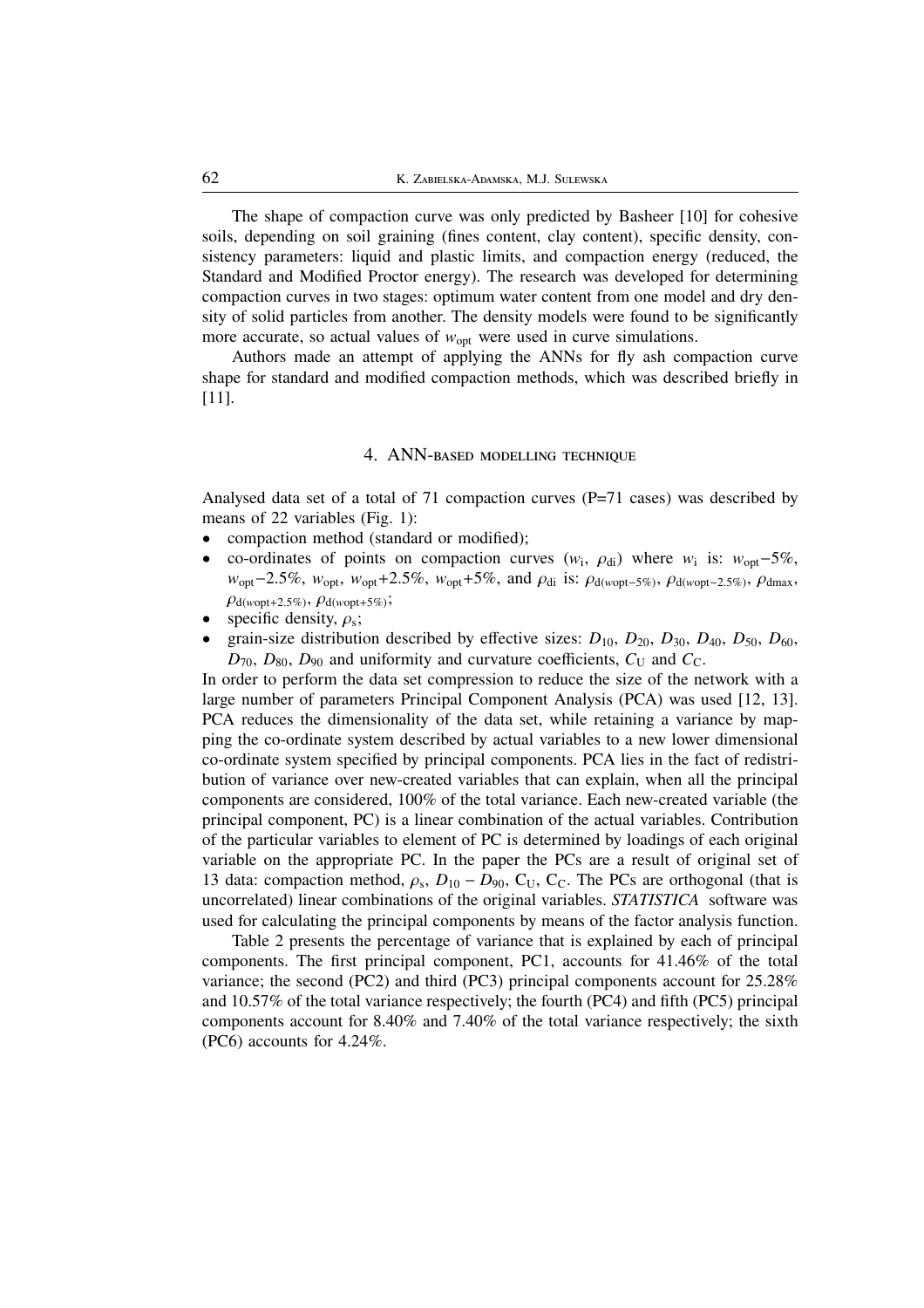| z manza składów ych głównych |                  |              |  |  |  |  |
|------------------------------|------------------|--------------|--|--|--|--|
| <b>PCs</b>                   | % Total Variance | Cumulative % |  |  |  |  |
| PC <sub>1</sub>              | 41.46            | 41.46        |  |  |  |  |
| PC <sub>2</sub>              | 25.28            | 66.74        |  |  |  |  |
| PC <sub>3</sub>              | 10.57            | 77.31        |  |  |  |  |
| PC <sub>4</sub>              | 8.40             | 85.71        |  |  |  |  |
| PC <sub>5</sub>              | 7.10             | 92.81        |  |  |  |  |
| PC <sub>6</sub>              | 4.24             | 97.05        |  |  |  |  |
| PC7                          | 1.83             | 98.88        |  |  |  |  |
| PC <sub>8</sub>              | 0.71             | 99.59        |  |  |  |  |
| PC <sub>9</sub>              | 0.29             | 99.88        |  |  |  |  |
| PC10                         | 0.08             | 99.96        |  |  |  |  |
| <b>PC11</b>                  | 0.02             | 99.98        |  |  |  |  |
| <b>PC12</b>                  | 0.01             | 99.99        |  |  |  |  |
| $\mathbf{r}$                 | 0.01             | $\cdots$     |  |  |  |  |

#### Analysis of principal components. Analiza składowych głównych



Fig. 3. Percentage of variance explained by following PCs. Rys. 3. Procent wariancji określony przez kolejne składowe główne

A number of principal components taken into further analysis was establish on the basis of Cattell's criterion [14] (Fig. 3). It was necessary to establish the points

**Table 2**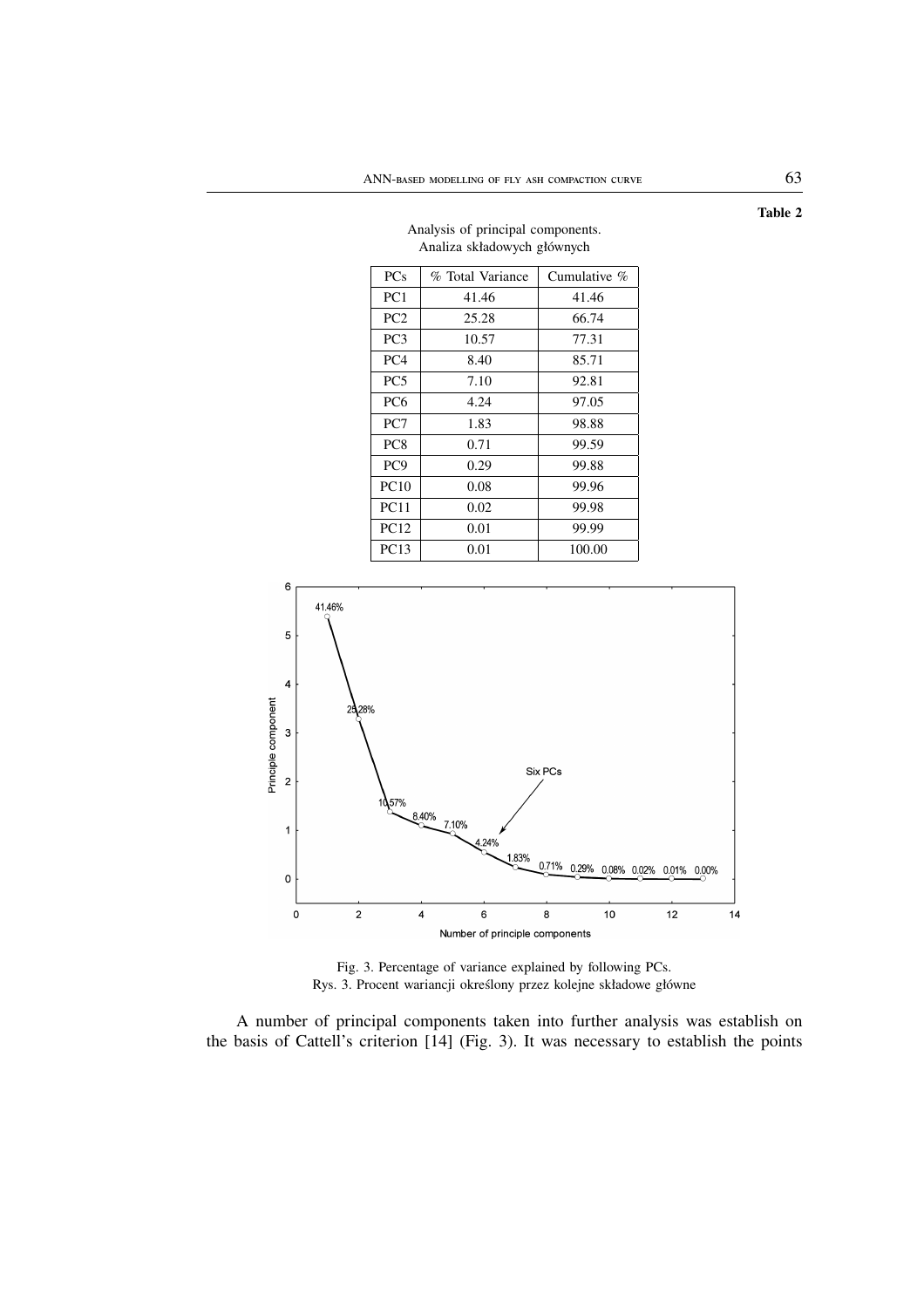on the left of the straight line on the graph presenting percentage of variance that was explained by following PCs (or eigenvalues). Such a point is determined by initial six PCs, which explained 97.05% of the total variance, at a loss of 2.95% of the information. In accordance with this criterion it is sufficient to use only six PCs.

Table 3 shows the loadings of each original variable on the corresponding principal component. These loadings describe correlations between the particular original variables and the PCs. It can state that PC1 is characterised by high loading on:  $\rho_s$ ,  $D_{60}$ – $D_{90}$  and  $C_U$ . PC2 is characterised by high loading on variables:  $D_{10}$ – $D_{30}$  and  $C_C$ ; PC3 – by  $D_{40}$ ; PC4 – by  $D_{50}$ ; PC5 – by variable: compaction method. PC6 is not characterised by any dominant loading.

| Variable       | PC <sub>1</sub> | PC <sub>2</sub> | PC <sub>3</sub> | PC <sub>4</sub> | PC <sub>5</sub> | PC <sub>6</sub> |  |
|----------------|-----------------|-----------------|-----------------|-----------------|-----------------|-----------------|--|
| Method         | 0.091           | $-0.035$        | 0.363           | $-0.505$        | 0.765           | 0.134           |  |
| $\rho_{\rm s}$ | $-0.739$        | 0.286           | $-0.111$        | 0.268           | 0.060           | 0.521           |  |
| $D_{10}$       | 0.158           | $-0.849$        | $-0.382$        | $-0.127$        | $-0.038$        | 0.257           |  |
| $D_{20}$       | 0.446           | $-0.796$        | $-0.220$        | $-0.183$        | $-0.065$        | $-0.025$        |  |
| $D_{30}$       | $-0.375$        | $-0.919$        | 0.042           | 0.047           | 0.013           | $-0.017$        |  |
| $D_{40}$       | 0.347           | $-0.276$        | 0.744           | 0.398           | $-0.112$        | 0.241           |  |
| $D_{\,50}$     | 0.150           | $-0.098$        | $-0.447$        | 0.660           | 0.550           | $-0.163$        |  |
| $D_{\,60}$     | $-0.897$        | $-0.357$        | 0.073           | 0.021           | $-0.000$        | $-0.062$        |  |
| $D_{70}$       | $-0.987$        | $-0.117$        | $-0.030$        | 0.049           | 0.027           | 0.074           |  |
| $D_{\,\rm 80}$ | $-0.967$        | $-0.181$        | $-0.085$        | 0.008           | 0.058           | $-0.018$        |  |
| $D_{.90}$      | $-0.893$        | $-0.319$        | 0.032           | $-0.208$        | $-0.063$        | $-0.099$        |  |
| $C_{\rm U}$    | $-0.858$        | 0.246           | 0.309           | 0.066           | 0.026           | $-0.267$        |  |
| $C_{\rm C}$    | 0.281           | $-0.762$        | 0.412           | 0.261           | 0.069           | $-0.140$        |  |

Loadings for PC1–PC6. Ładunki czynnikowe zmiennych dla PC1–PC6

**Table 3**

The data set was randomly split into the learning (*L*), the validating (*V*) and the testing (*T*) subsets. The pattern number in particular subsets was in the ratio of 50:25:25% of the total number of patterns, respectively. Co-ordinates of points on compaction curves were modelled using multilayer feed forward neural networks (type MLP) with 6 or 5 inputs, one hidden layer and one output. In neurons of the hidden layer the tangensoidal (tanh) activation function was applied, and in the output neurons – the linear activation function. The Levenberg-Marquardt method was used for neuron networks training. ANN simulation was performed using *STATISTICA Neural Networks* software. ANNs with the best prediction accuracy were quantified by the means of the various error measure analysis. In the paper both the root mean squared error, *RMSE* and the determination coefficient,  $R^2$ , independently for *L*, *V*, and *T* subsets were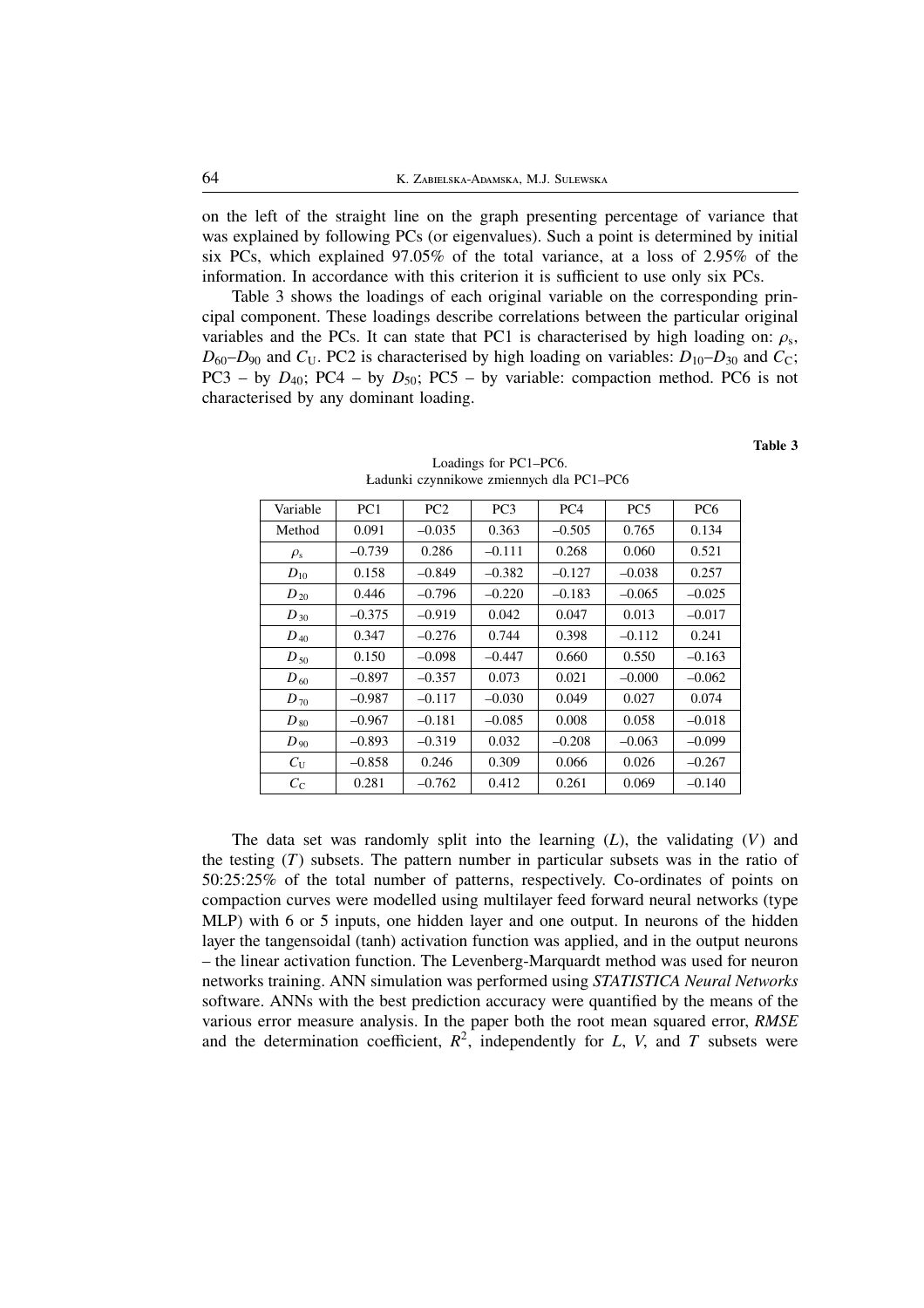shown:

(4.1) 
$$
RMSE = \sqrt{\frac{1}{P} \sum_{i=1}^{P} (d_i - y_i)^2}
$$

(4.2) 
$$
R^{2} = 1 - \frac{\sum (d_{i} - y_{i})^{2}}{\sum (d_{i} - \bar{d})^{2}}
$$

where  $d_i$  are the measured values,  $y_i$  are the predicted values of  $d_i$ , and  $\overline{d}$  is the mean of the *d*<sup>i</sup> values. ANNs with the best prediction accuracy along with values of error measures are shown in Table 4.

**Table 4**

| Output                               | Inputs                                         | <b>ANN</b>  | Epochs | <b>RMSE</b> |       |        | $R^2$ |       |        |
|--------------------------------------|------------------------------------------------|-------------|--------|-------------|-------|--------|-------|-------|--------|
|                                      |                                                |             |        | L           | V     | $\tau$ | L     | V     | $\tau$ |
| $w_{opt} - 5\%$                      | $PC1 - PC6$                                    | $6 - 2 - 1$ | 324    | 0.130       | 0.094 | 0.122  | 0.615 | 0.697 | 0.579  |
| $w_{opt} - 2.5\%$                    | $PC1 - PC6$                                    | $6-4-1$     | 264    | 0.055       | 0.091 | 0.117  | 0.933 | 0.823 | 0.709  |
| $W_{\text{opt}}$                     | $PC1 - PC6$                                    | $6 - 3 - 1$ | 787    | 0.057       | 0.122 | 0.123  | 0.925 | 0.671 | 0.743  |
| $w_{opt} + 2.5\%$                    | $PC1 - PC6$                                    | $6-4-1$     | 184    | 0.112       | 0.136 | 0.125  | 0.697 | 0.575 | 0.564  |
| $w_{\text{opt}} + 5\%$               | $PC1 - PC6$                                    | $6 - 3 - 1$ | 289    | 0.117       | 0.109 | 0.167  | 0.632 | 0.557 | 0.584  |
| $\rho_{\rm d(wopt-5\%)}$             | $PC1 - PC5$                                    | $5 - 3 - 1$ | 101    | 0.051       | 0.083 | 0.080  | 0.929 | 0.903 | 0.741  |
| $\rho_{\text{d}(\text{wopt}-2.5\%)}$ | $PC1-PC2.$<br>PC <sub>4</sub> -PC <sub>6</sub> | $5 - 3 - 1$ | 517    | 0.077       | 0.088 | 0.100  | 0.880 | 0.878 | 0.906  |
| $\rho_{\text{dmax}}$                 | $PC1-PC2.$<br>PC <sub>4</sub> -PC <sub>6</sub> | $5 - 3 - 1$ | 117    | 0.053       | 0.100 | 0.096  | 0.949 | 0.839 | 0.867  |
| $\rho_{\text{d}(\text{wopt}+2.5\%)}$ | $PC1 - PC6$                                    | $6 - 3 - 1$ | 138    | 0.064       | 0.094 | 0.079  | 0.927 | 0.837 | 0.874  |
| $\rho_{\text{d}(\text{wopt}+5\%)}$   | $PC1 - PC6$                                    | $6 - 3 - 1$ | 993    | 0.075       | 0.087 | 0.083  | 0.867 | 0.916 | 0.914  |

ANNs of the best prediction accuracy and their error measures. SNN o najlepszej dokładności predykcji i ich miary błędów

Figures 4a and b present the exemplary comparison of the measured values and the predicted ones with ANNs in the set of all data, along with relative error areas

(4.3) 
$$
RE = \left| \frac{y_i - d_i}{y_i} \right| \cdot 100\%
$$

respectively for  $w_{opt}$  and  $\rho_{dmax}$ . Exemplary compaction curves predicted by ANNs compared with actual fly ash compaction curves are presented in Figure 5.

# 5. SUMMARY AND CONCLUSIONS

The aim of the study was to determine the neural models for prediction of fly ash compaction curve shapes characterised by co-ordinates of five points on the basis of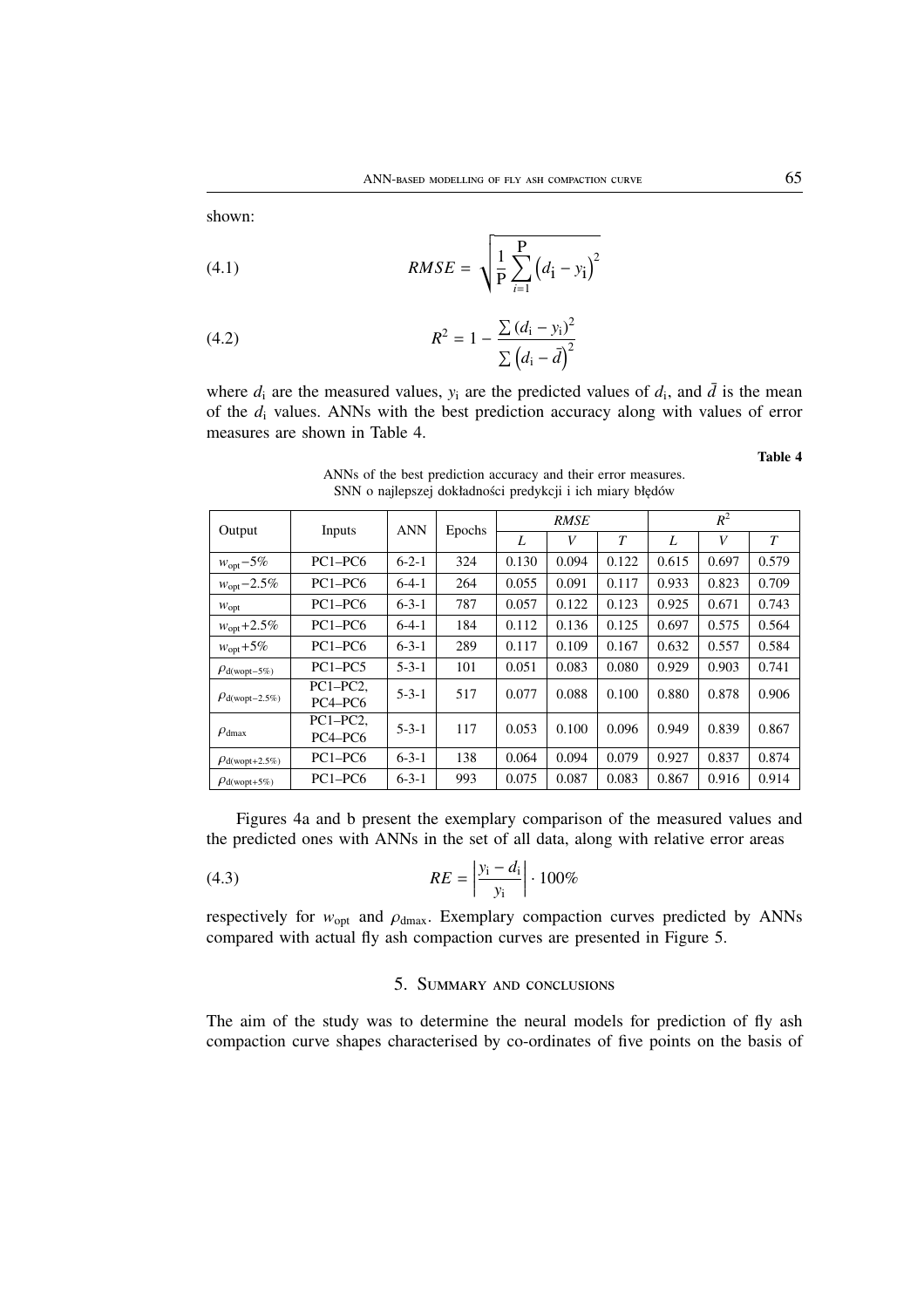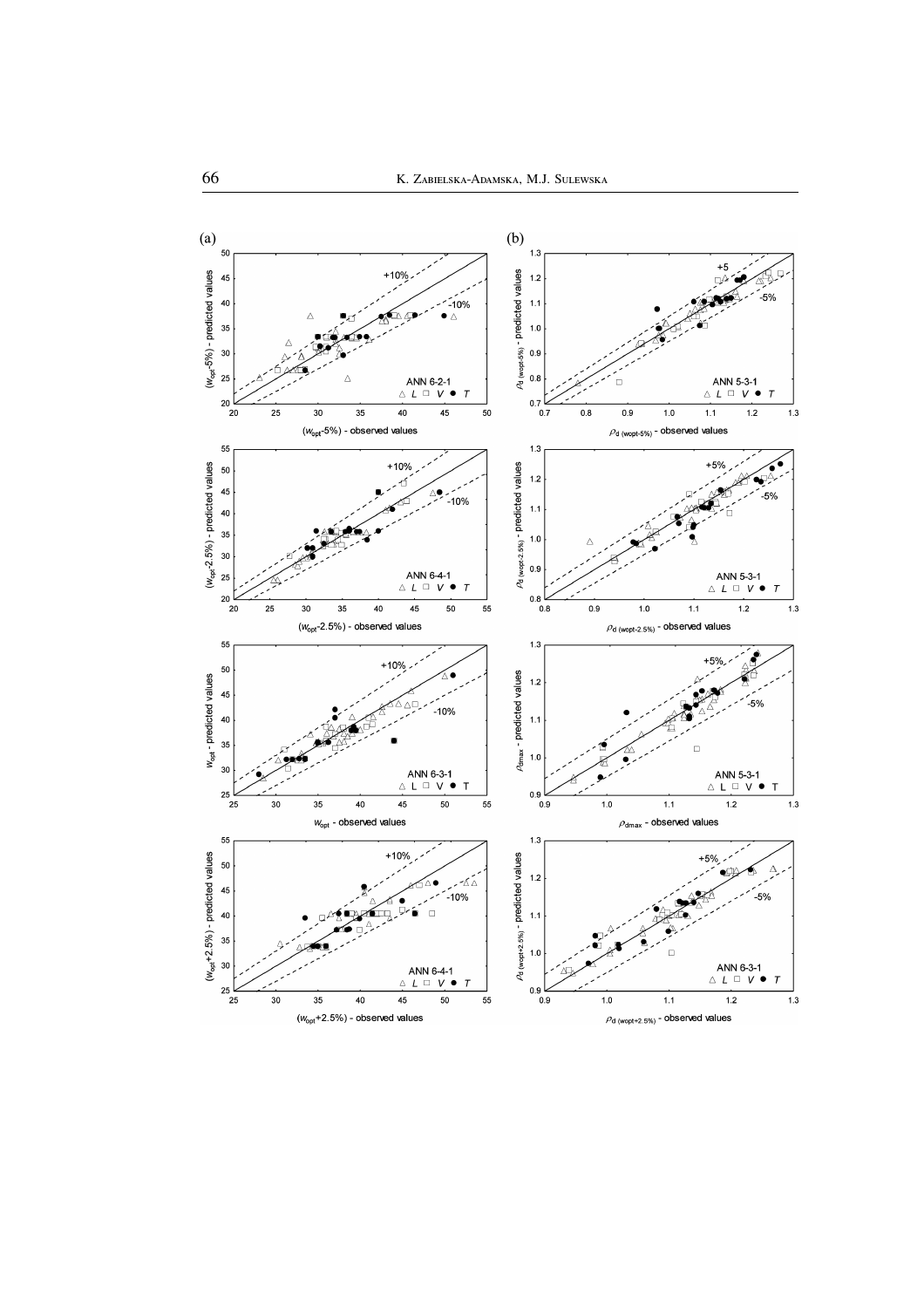

Fig. 4. Values obtained from laboratory tests and calculated by ANNs in all data set: (a)  $w_i$  values along with 10% relative errors areas, (b)  $\rho_{di}$  values along with 5% relative errors areas. Rys. 4. Wartości otrzymane z badań laboratoryjnych i obliczone przez SSN w całym zbiorze danych:

(a) wartości *w*<sub>i</sub> z obszarem 10% błędu względnego, (b) wartości ρ<sub>di</sub> z obszarem 5% błędu względnego



Fig. 5. Exemplary actual and predicted by ANNs compaction curves. Rys. 5. Przykładowe rzeczywiste i przewidywane za pomocą SSN krzywe zagęszczalności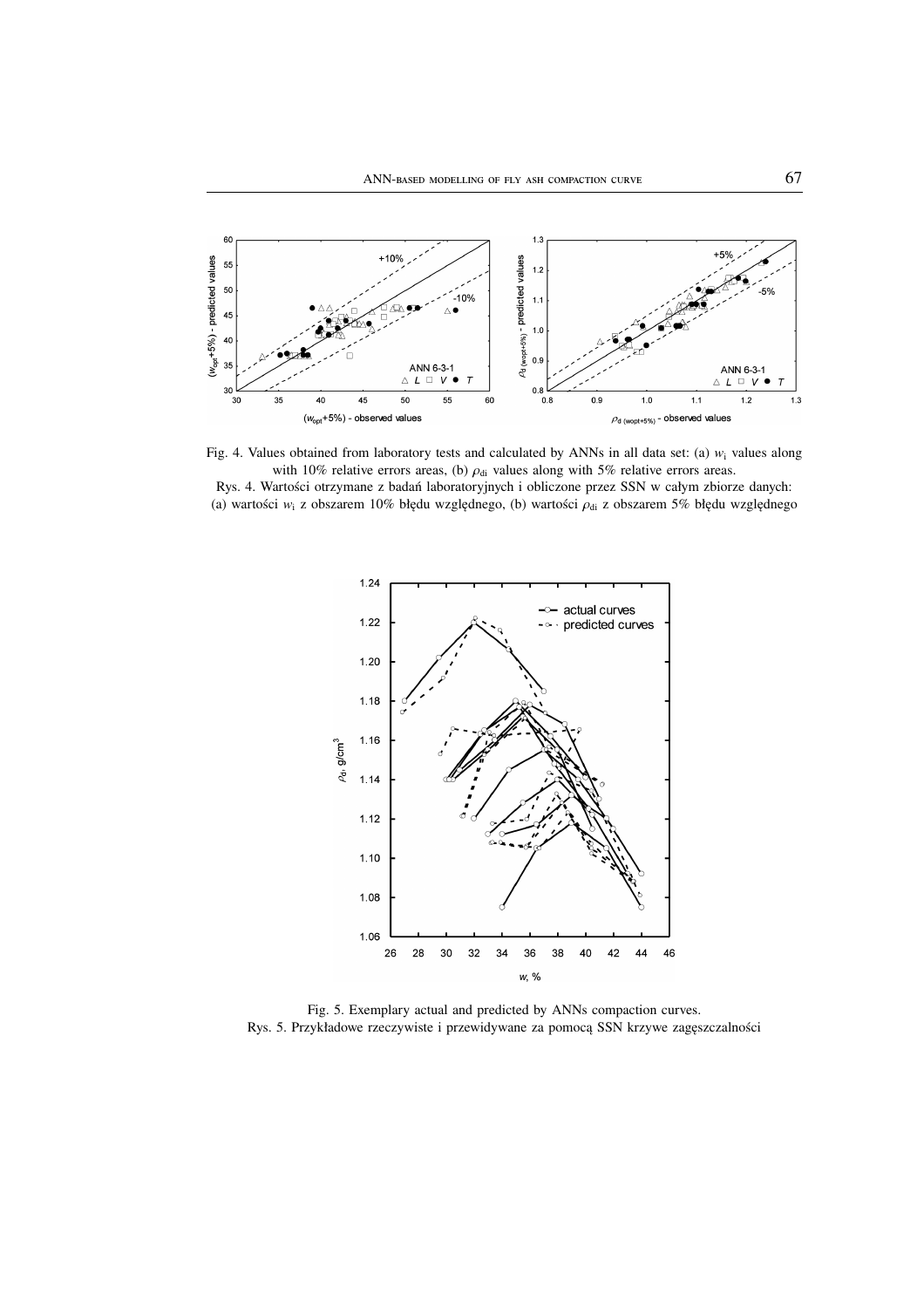grain-size distribution and specific density. Each point  $(w_i, \rho_{di})$  was described by two independent ANNs. ANN inputs were new-created variables – principal components PCs, and outputs were co-ordinates of the compaction curve points. PCs are a result of: compaction method,  $\rho_s$ ,  $D_{10} - D_{90}$ , C<sub>U</sub>, C<sub>C</sub>.

The neural networks of various topology:  $6-3-1$ ,  $6-2-1$  and  $6-4-1$  for moisture,  $w_i$ , predicted values, and 5-3-1 and 6-3-1 for dry density of solid particles,  $\rho_{di}$ , values proved to be the best. The obtained neural networks have a satisfactory prediction quality, especially for  $\rho_{di}$  values. The determination coefficient,  $R^2$ , between the measured values of point co-ordinate and the predicted ones is in the range 0.557–0.823 in the validating subset and 0.564–0.743 in the testing subset, and 0.837–0.916 in the validating subset and 0.867–0.914 in the testing subset, respectively for  $w_i$  and  $\rho_{di}$ values. Water content at compaction decreases accuracy of the predicted compaction curve shapes, especially for *w*<sup>i</sup> greater than optimum water content.

Using ANN-based modelling method, models which enable establishing the approximate compaction curve shape were obtained.

#### **REFERENCES**

- 1. K. ZABIELSKA-ADAMSKA, *Fly ash as a material for constructing sealing layers* [in Polish], Publishing House of Bialystok University of Technology, Bialystok 2006.
- 2. K. ZABIELSKA-ADAMSKA, *Laboratory compaction of fly ash and fly ash with cement addition*, Journal of Hazardous Material, **151**, 2-3, 48-489, 2008.
- 3. K. ZABIELSKA-ADAMSKA, Shear strength parameters of compacted fly ash-HDPE geomembrane inter*faces*, Geotextiles & Geomembranes, **24**, 2, 91-102, 2006.
- 4. Y.M. NAJJAR, I.A. BASHEER, W.A. NAOUSS, On the identification of compaction parameters by neuro*nets*, Computers & Geotechnics, **18**, 3, 167-187, 1996.
- 5. S.K. SINHA, M.C. WANG, *Artificial neural network prediction models for soil compaction and permeability*, Geotechnical and Geological Engineering, **26**, 1, 47-64, 2008.
- 6. O. Günaxpin, *Estimation of soil compaction parameters by using statistical analyses and artificial neural networks*, Environmental Geology, **57**, 1, 203-215, 2009.
- 7. M.J. SuLEWSKA, *Artificial neural networks in the evaluation on non-cohesive soil compaction parameters* [in Polish], Institute of Fundamental Technological Research Polish Academy of Sciences, Warsaw-Bialystok 2009.
- 8. M.J. SuLEWSKA, *Neural modelling of compactibility characteristics of cohesionless soil*, Computer Assisted Mechanics and Engineering Sciences, **17**, 1, 27-40, 2010.
- 9. M.J. SuLEWSKA, *Prediction models for minimum and maximum dry density of non-cohesive soils*, Polish Journal of Environmental Studies, **19**, 4, 797-804, 2010.
- 10. I.A. BASHEER, *Empirical modeling of the compaction curve of cohesive soils*, Canadian Geotechnical Journal, **38**, 1, 29-45, 2001.
- 11. K. ZABIELSKA-ADAMSKA, M.J. SULEWSKA, *Neural modelling of the fly ash compaction curve*, Proc. 15 European Conf. on Soil Mechanics and Geotechnical Engineering, 601-606, Athens 2011.
- 12. M. JAMBU, *Exploratory and Multivariate Data Analysis*, Academic Press, New York 1991.
- 13. S. HAYKIN, *Neural Networks: A Comprehensive Foundation*, 2nd Edition, NJ: Prentice Hall, Englewood Cliffs 1999.
- 14. R.B. C, *The scree test for the number of factor*, Multivariate Behavioural Research, **1**, 245-276, 1966.